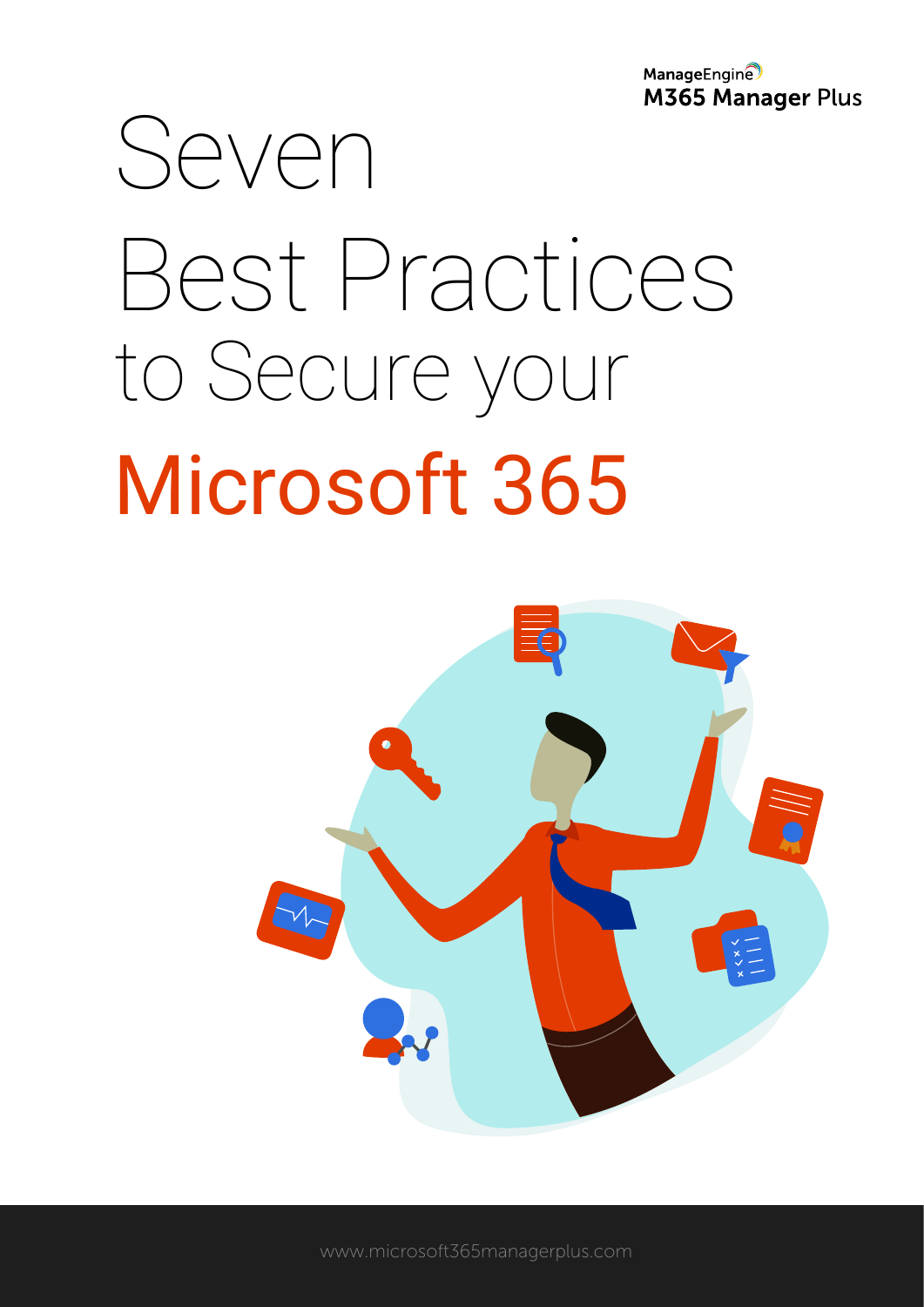# Introduction

With over [135 million monthly active users](https://www.nasdaq.com/aspx/call-transcript.aspx?StoryId=4188569&Title=microsoft-corporation-msft-ceo-satya-nadella-on-q4-2018-results-earnings-call-transcript) worldwide, Microsoft 365 is the most widely used cloud application suite. For many organizations, Microsoft 365 is the entry point into cloud computing. As your organization begins to migrate sensitive and business-criti-cal data to cloud platforms like Microsoft 365, several security concerns may be on your mind: Is the data secure? Who has access to it? What if unauthorized users compro-mise privileged accounts? What about meeting compliance requirements?

When it comes to Microsoft 365, you can leverage the monitoring capabilities provided by Microsoft and other Microsoft 365 administration tools like M365 Manager Plus to simplify Microsoft 365 security monitoring.

In this white paper we'll look at security monitoring best practices for Microsoft 365, including what types of activities you should monitor, what types of threats to look for, and what tools you can use to do all this.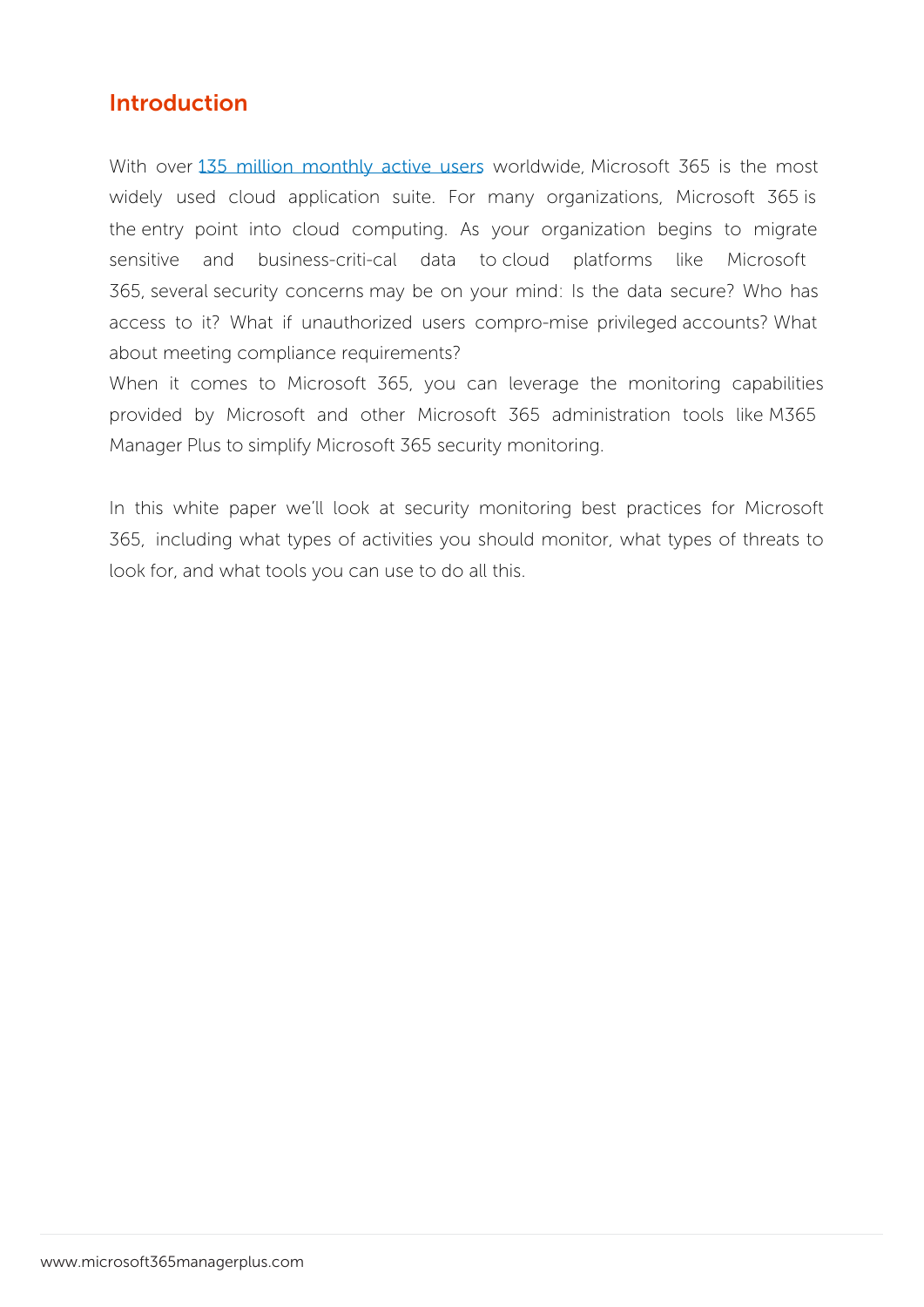## Microsoft 365 activities you should monitor

Knowing where to start with Microsoft 365 security monitoring can be a challenge. For starters, you need to know what activities to monitor and what those activities can tell you about your IT security. In general, the types of Microsoft 365 activities you should be monitoring (if you're not already doing so) include:

User access: Learn who is accessing your Microsoft 365 subscription, when, and from where. Set up a baseline for normal user access behavior and detect any deviations to spot attack attempts. For instance, a user trying to sign in from an abnormal location is surely suspicious and warrants analysis.

Administrator actions: Once attackers gain access to your environment, they often try to escalate their privileges to gain access to your sensitive data—as do malicious insiders. Monitoring changes to admin roles, how admin activities are logged, and admin access rights can help you detect potential external and internal threats at their earliest stages.

**Permissions changes:** Monitoring for changes to file sharing permissions and policies in OneDrive for Business can help you spot the early signs of a potential data breach. In addition, monitoring file activities by user, including when files are uploaded, deleted, edited, and restored, can help you to detect and investigate anomalous activities.

**Changes to Microsoft 365 policies:** Your Microsoft 365 policies define users' access rights to resources as well as what activities those users can perform in your Microsoft 365 environ-ment. Any unwanted changes to these policies will result in a security loophole. This is why you need to continuously monitor for changes to policies, including changes to poli-cies for Exchange malware and content filtering. Changes to these policies could enable spammers to send phishing emails and malicious attachments. You should also keep an eye on any changes that weaken your organization's password policies.

Activities with known malicious actors: Monitoring your Microsoft 365 activities in context with known attack vectors helps mitigate attacks at their earlies stages. Identifying activi-ties such as file sharing with known malicious hosts and multiple file uploads with known ransomware file extensions can alert you about possible security threats.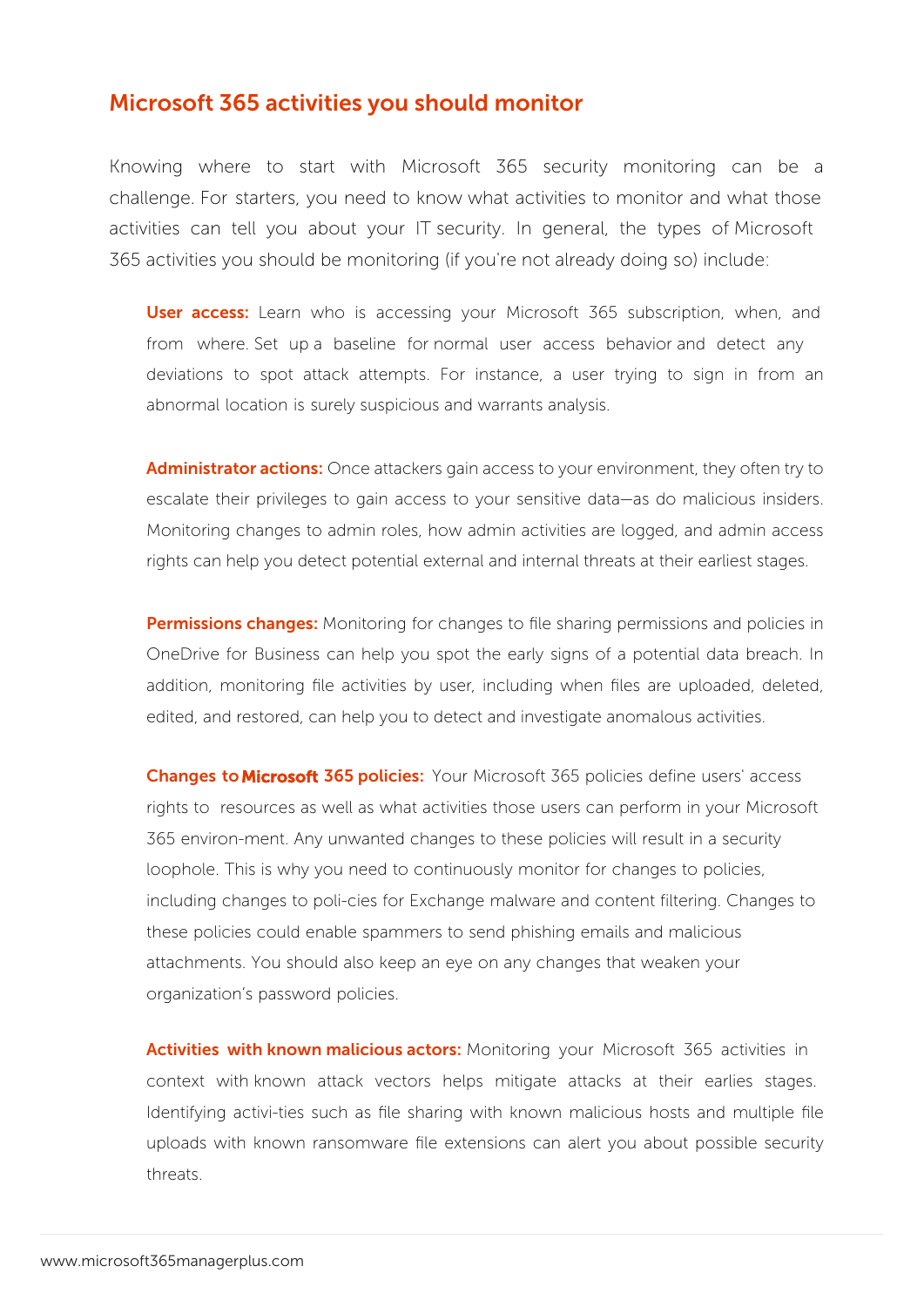# Best practices for Microsoft 365 security monitoring

There are several steps you can take to secure your Microsoft 365 environment. Below, we'll discuss seven best practices your organization should follow for comprehensive Microsoft 365 security monitoring.

## Best practice 1:

# Set up password policies and multi-factor authentication (MFA) In

the Microsoft 365 Admin Center, you can fortify your Azure AD security by setting up policies for strong passwords, password expiration, and MFA for access to Microsoft 365. These good security practices, but alone, they're not enough. You should also continu-ously monitor user login activities to look for signs of compromised user credentials.

## Best practice 2: Monitor all Azure AD user sign-in activities

When an anomalous user signs in to your Microsoft 365 environment, you need to know all the details associated with this incident to stop the breach in its tracks. For example, if your CFO is currently in New York but signs in from China, you should know right away. Monitor all user sign-in activity to Azure AD to establish a baseline of normal user activity. Using this baseline, you can identify anomalies such as unusual sign ins based on time, frequency, or location. Monitor for sudden spikes in sign-in attempts or repeated sign-in failures, as these can be indications of a brute force attack. You can monitor user sign-in activities with Azure AD reports or a third-party Microsoft 365 security monitoring solution like M365 Manager Plus.

# Best practice 3: Establish a policy of least privilege

You may already be familiar with this universal security best practice, but given its importance in the context of Microsoft 365 security, it's worth reevaluating your organiza-tion's current policies. In general, you should grant your admins as few privileges as possible—enough for them to accomplish their work and nothing more. Changes in admin privileges can indicate a bad actor inside your environment trying to gain access to your business' confidential data, so it's important to continuously monitor those activities through the administrative audit logs.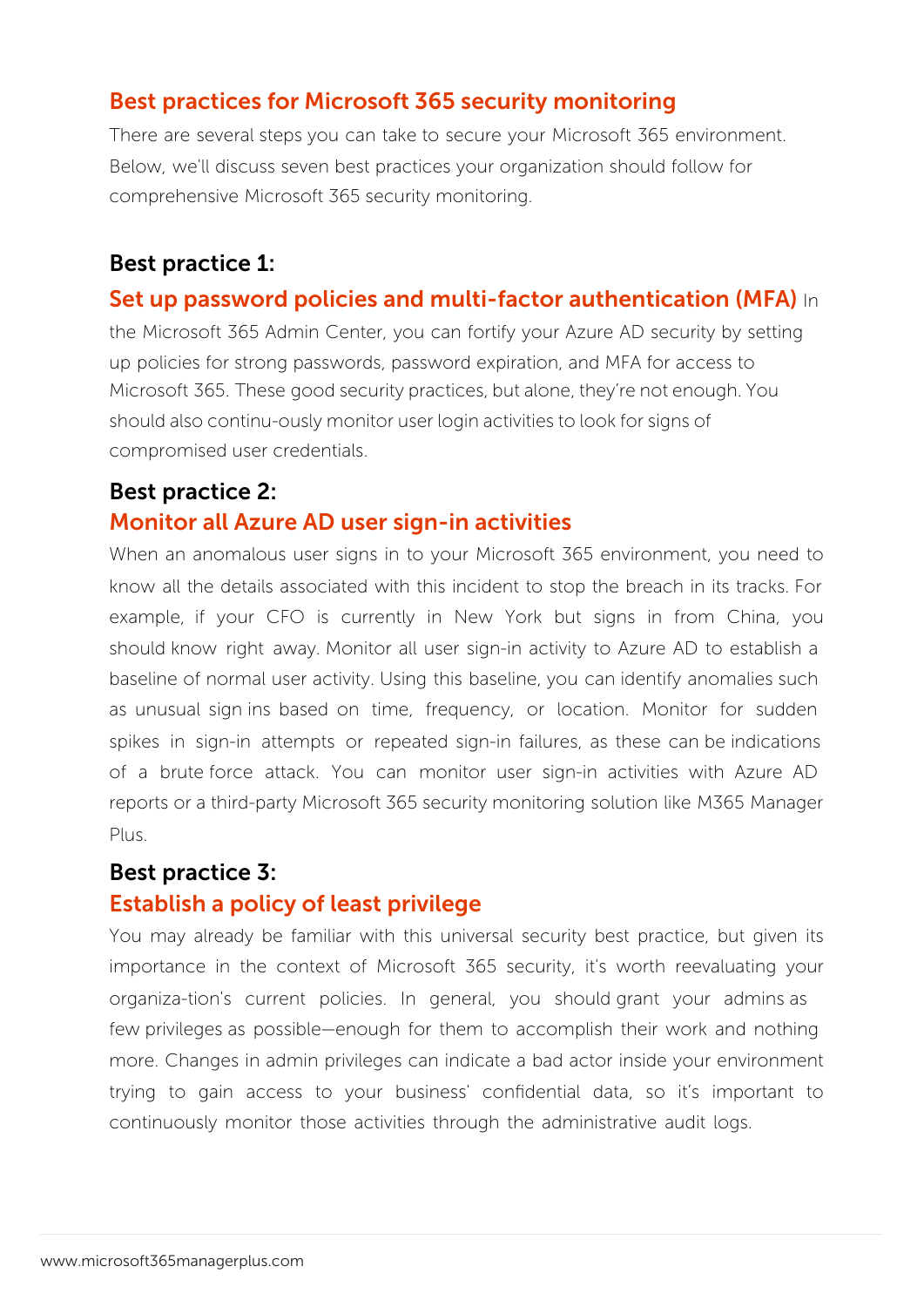# Best practice 4: Monitor Microsoft 365 administrator audit logs

By default, administrators have rights and permissions to access audit logs, monitor user activities, and detect anomalies. But there's always the chance a malicious insider with admin privileges may try to tamper with the audit logs to hide their tracks. This is why, in addition to changes in roles and permissions, you should monitor all administrator activities.

You can audit these activities with Microsoft 365's administrative audit log feature:

- File and page activities
- **•** Folder activities
- Sharing and access request activities
- **•** Synchronization activities
- Site administration activities
- Exchange mailbox activities
- Sway activities
- User administration activities
- Azure AD group administration activities
- Application administration activities
- Role administration activities
- **•** Directory administration activities
- **•** eDiscovery activities
- Power BI activities
- **Microsoft Teams activities**
- Yammer activities
- Exchange admin activities

# Best practice 5:

# Monitor all user activities in OneDrive for Business

It's important to monitor all user access and activities (delete, upload, edit, restore, etc.) to the business-critical data stored in OneDrive for Business. By establishing a baseline of regular user activity, you can detect anomalies that warrant investigation. For example, a user that's restoring a bunch of deleted files in OneDrive for Business could be a malicious actor attempting to retrieve historical data. Of course, there's always the chance an employee simply deleted some important files by accident, but either way, it's worth investigating.

In addition, maintaining a log of all user file activities can not only help you meet compliance requirements like PCI DSS, but also with any forensic investigations you may need to conduct following a data breach.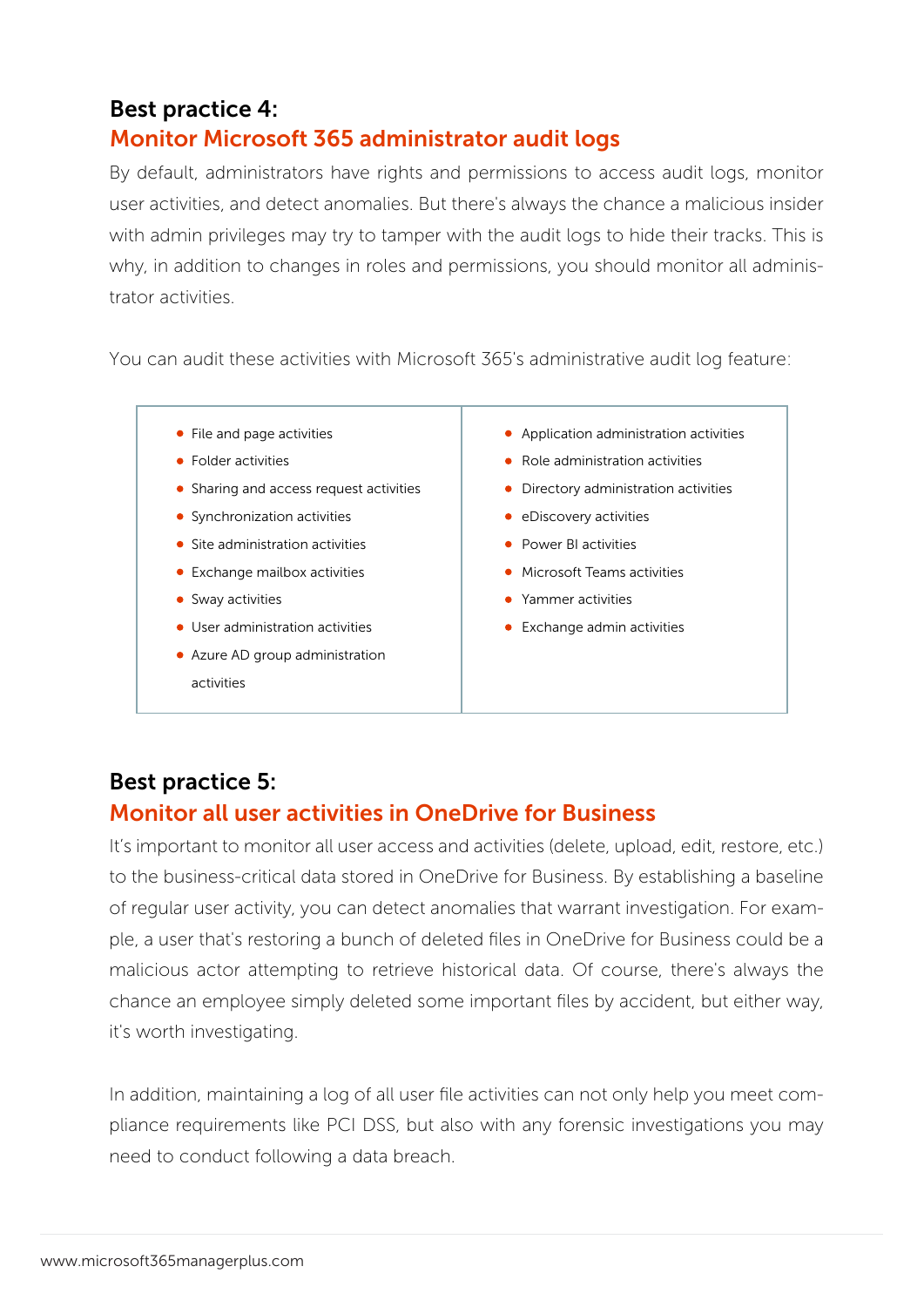# Best practice 6:

# Monitor changes to OneDrive for Business sharing permissions, and file sharing with external entities

When your users share files with entities outside of your organization, you need to know about it. This is why you need to monitor for changes in OneDrive for Business that enable external sharing permissions. With advanced tools like M365 Manager Plus, you can create your own audit profiles and configure real-time email alerts to be sent to you whenever file sharing permissions have been modified.

# Best practice 7: Monitor changes to Exchange Online filtering policies

In the Microsoft Exchange Admin Center (EAC), you can define your content filtering (spam) and malware policies among other configurations. However, defining these policies is not a "set-it-and-forget-it" activity. Rather, you should continuously monitor for changes to these policies that indicate an attack or policy violation. If changes are made that weaken your content or malware filtering policies, spammers will be able to send spam, including phishing emails or emails containing attachments laden with malware.

# What tools should you use to monitor Microsoft 365?

There are many tools and resources available to help you secure and monitor your Microsoft 365 environment. In fact, it can be overwhelming just trying to figure out where to start.

# Microsoft 365 Security & Compliance Center

Microsoft calls its Microsoft 365 Security & Compliance Center a one-stop portal for pro-tecting your data in Microsoft 365. It offers helpful functions such as archiving mailboxes, data loss prevention, searching for content and user activities, managing devices,as-signing permissions, and retaining documents.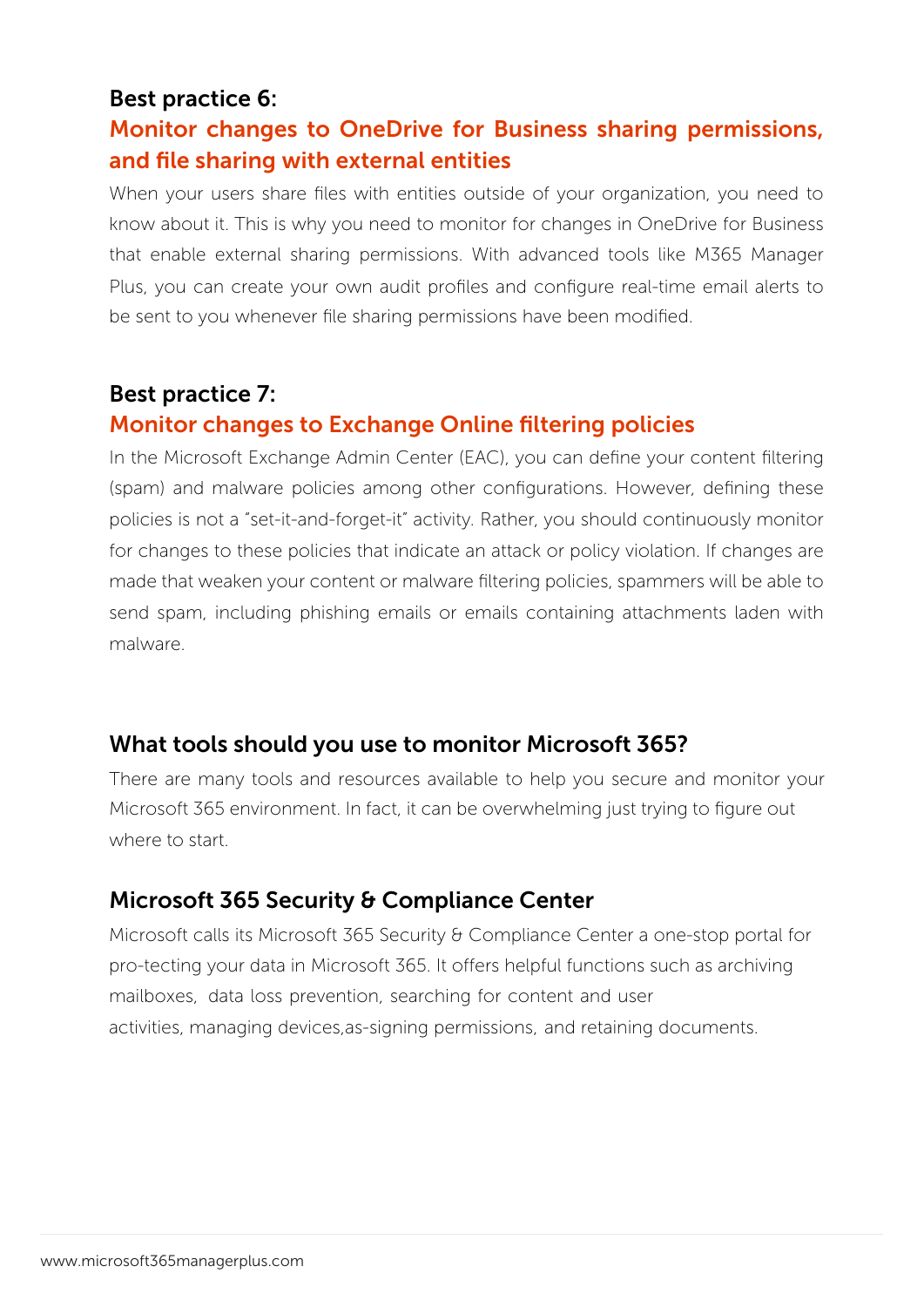# Microsoft 365 Cloud App Security

Microsoft offers Microsoft 365 Cloud App Security, previously known as Microsoft 365 Advanced Security Management, which gives you insight into suspicious activity in Microsoft 365 so you can investigate potentially problematic situations and take action to address security issues when they arise. With Microsoft 365 Cloud App Security, you can receive notifications of triggered alerts for atypical or suspicious activities, see how your organization's data in Microsoft 365 is accessed and used, suspend user accounts exhibiting suspicious activity, and require users to log back in to Microsoft 365 apps after an alert has been triggered.

At the time of writing, Microsoft 365 Advanced Security Management is available in Microsoft 365 Enterprises E5 and as an add-on to other Microsoft 365 Enterprise plans.

## Microsoft 365 Management API and unified security management

The Microsoft 365 Management API extends the security and compliance capabilities of Microsoft 365 to dedicated security management solutions, including M365 Manager Plus. Through the RESTful API, external applications can obtain information about user, admin, system, and policy actions and events from Microsoft 365 and Azure Active Direc-tory activity logs. This means that you can manage Microsoft 365 security monitoring in your existing security management platform, if it supports the API.

## Why you should consider using a third-party security monitoring tool

While Microsoft provides many tools, capabilities, and resources for security and compliance, finding where to provision, configure, and use each service can be tremendously challenging. While the user experience is just one factor to consider, there are plenty of other reasons why you may want to consider using a third-party security monitoring solution for Microsoft 365.

## An additional layer of security monitoring

A dedicated security monitoring solution can provide an additional layer of security assurance and critical threat detection capabilities for your Microsoft 365 environment, including pre-built rules, alarms, and analytics.